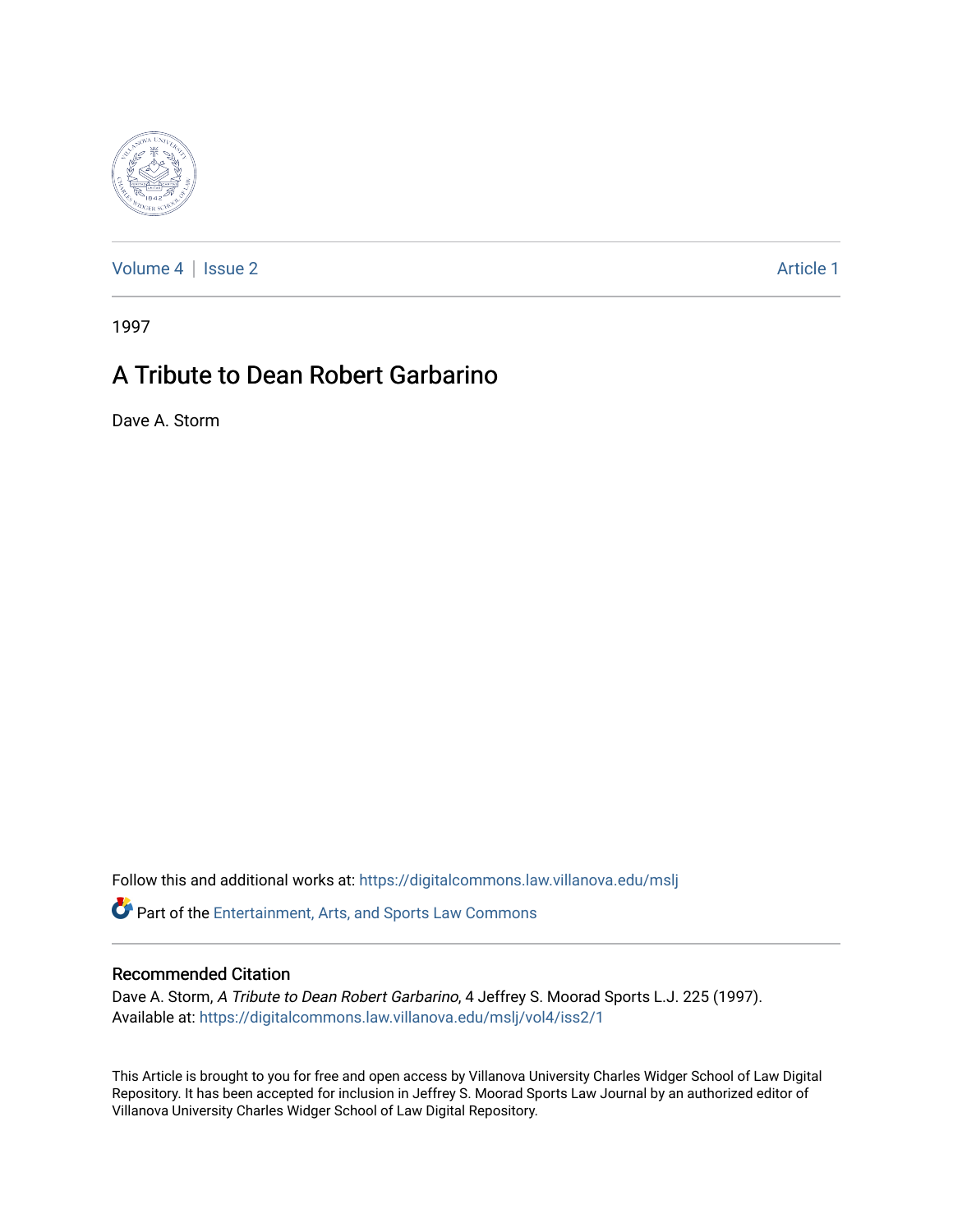## A TRIBUTE TO DEAN ROBERT GARBARINO

Dean Robert ("Bob") Garbarino has served Villanova University School of Law with distinction for nearly half of its existence. Dean Garbarino's efforts and contributions can be seen throughout Garey Hall. He helped create and mold Villanova Law's curriculum, its resources and its students. He has also built a bridge to the alumni and strengthened the bond between the community and Villanova Law.

Dean Garbarino served as the founding Editor-in-Chief of the *Villanova Law Review* and he was a driving force behind the creation and sustenance of Villanova's third publication, the *Villanova Sports* & *Entertainment Law Journal.*

The national sports and entertainment law bar owes an enormous debt to Dean Garbarino. Long before he became Villanova Law's Associate Dean for Administration, Bob Garbarino was an accomplished lawyer who began to practice in this new specialty known as sports and entertainment law. Dean Garbarino likes to tell his students  $-$  and anyone who will listen  $-$  the story of his first contract negotiation in the dormitory hall of Saint Bonaventure University while he was still an undergraduate student.

After graduating first in the first class at Villanova Law, Bob Garbarino entered private practice, where he established an excellent reputation as a principled attorney and a determined negotiator. Bob Garbarino became one of the first practitioners of sports and entertainment law primarily through his representation of professional athletes in the Philadelphia area. However, he became such a respected sports practitioner that he represented both sides of the negotiating table throughout his career. Among his first clients were two professional basketball stars who became better known as outstanding NBA coaches and television commentators **-** Billy Cunningham and Chuck Daly.

Returning to Villanova Law in 1981 as an Associate Dean, Bob Garbarino brought his passion for sports and entertainment law with him. He counseled many Villanova law students on how to enter into the sports and entertainment law fields, including one such student, Jeff Moorad, who has since become a preeminent sports agent. His tireless efforts and unflagging support breathed life into Villanova Law School's sports and entertainment law program.

## (225)